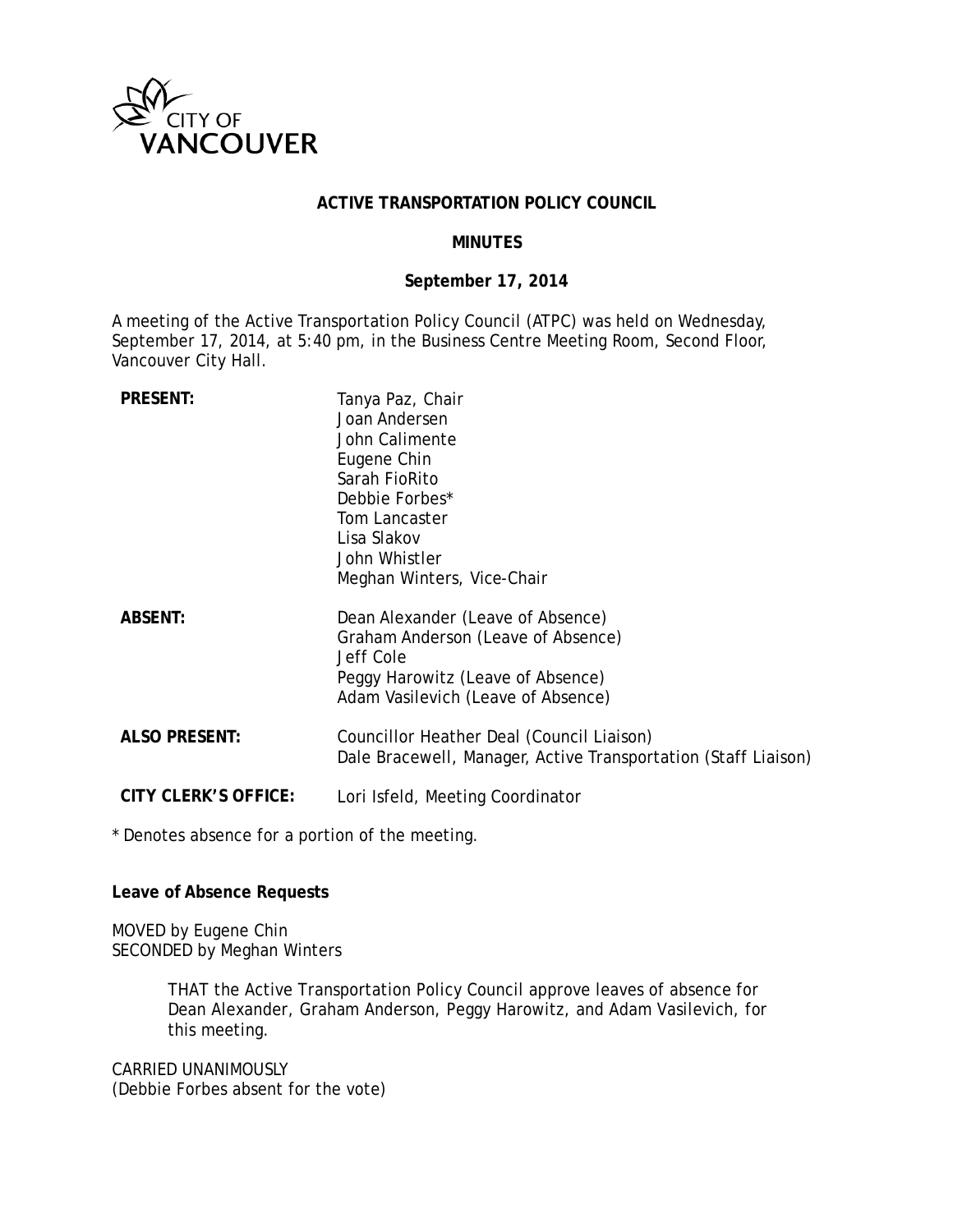#### **Approval of Minutes**

MOVED by Eugene Chin SECONDED by Meghan Winters

> THAT the minutes of the Active Transportation Policy Council meeting on June 18, 2014, be approved.

CARRIED UNANIMOUSLY (Debbie Forbes absent for the vote)

\* \* \* \* \*

*The Committee agreed to vary the order of the agenda to postpone hearing the Council Liaison Update until Councillor Deal arrived at the meeting. For ease of reference the minutes are recorded in numerical order.*

*\* \* \* \* \**

#### **1. Council Liaison Update**

The Council Liaison provided updates on several Council-related matters.

## **2. Park Board/School Board Liaison Updates**

## **(a) Vancouver School Board Active Transportation Committee Representative**

Following discussion regarding the appointment of a representative to the Vancouver School Board Active Transportation Committee, it was

MOVED by Meghan Winters SECONDED by John Calimente

> THAT the Active Transportation Policy Council (ATPC) appoint Camille Joseph as ATPC representative on the Vancouver School Board Active Transportation Committee, and that she report to the Partnerships and Promotions Subcommittee.

CARRIED UNANIMOUSLY

#### **(b) Park Board Feedback on Vanier Park**

The Chair advised the Park Board is seeking feedback and suggestions on enhancing Vanier Park for year-round use and the proposed all-season surface for the Bard on the Beach festival site.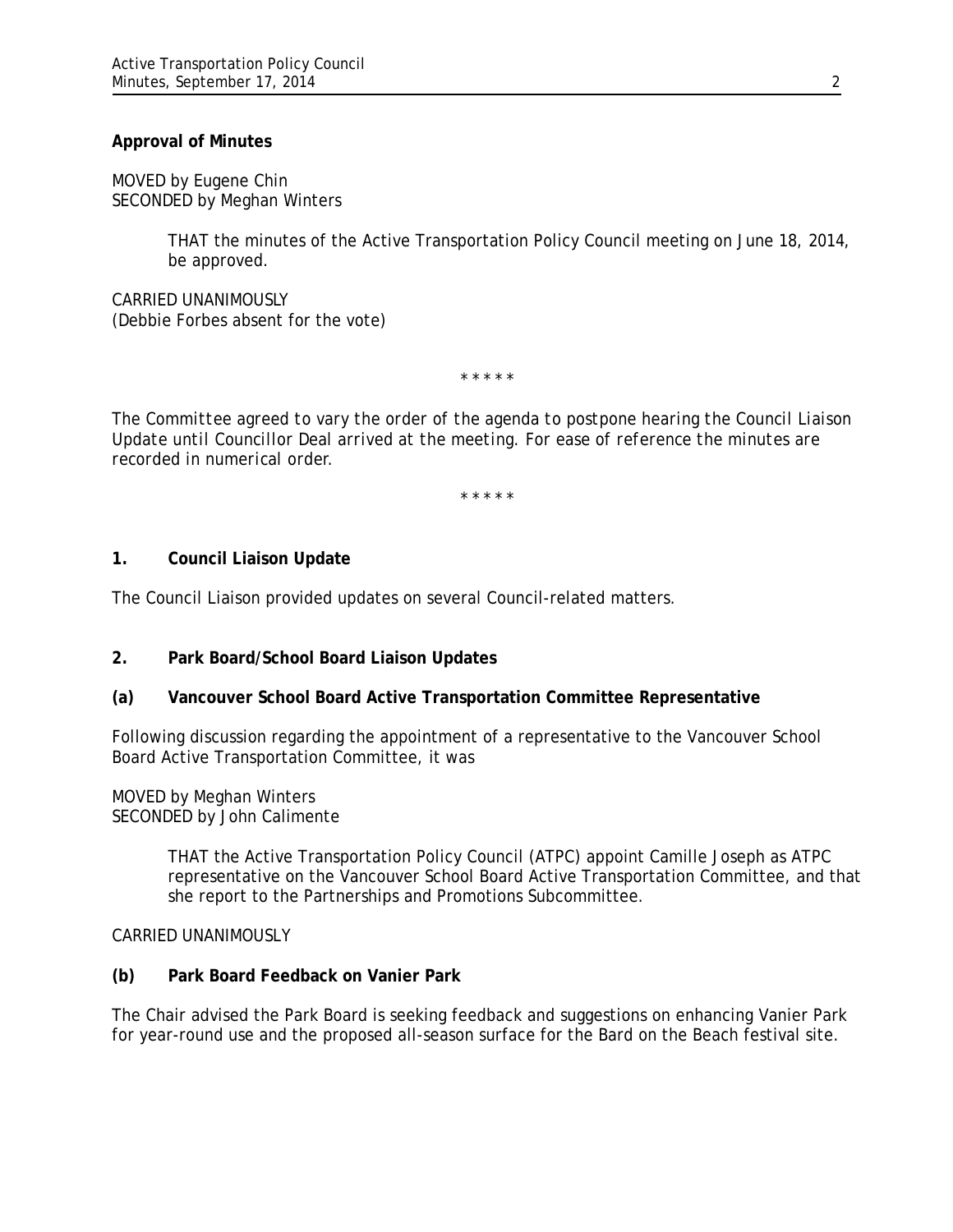Following discussion, it was

MOVED by Joan Andersen SECONDED by Debbie Forbes

> THAT the Active Transportation Policy Council (ATPC) requests the ATPC Chair write to the Park Board, with a copy to the Mayor and Council, expressing ATPC suggestions for improvements to Vanier Park as follows:

- Improve east-west connectivity
- Improve surfaces so Vanier Park can be navigated by all active transportation modes including skateboards and wheelchairs
- Improve way-finding for connectivity
- Improve accessibility to major events

## CARRIED UNANIMOUSLY

- **3. Subcommittee Updates**
- **(a) Partnerships & Promotion Subcommittee**
- **(i) Update**

The Chair provided an update on recent Subcommittee activities.

**(ii) 2015-2018 Capital Plan** 

Following discussion on the 2015-2018 Capital Plan, it was

MOVED by Lisa Slakov SECONDED by Joan Andersen

## **WHEREAS**

- 1. The City of Vancouver has a goal of being the Greenest City in the World by 2020, which is less than six years from now, and this Capital Plan covers four of those years;
- 2. Recent City of Vancouver investments in active transportation infrastructure have already shown significant increases in mode share;
- 3. Best practices worldwide (e.g. Seville, Spain) indicate front-end infrastructure investment pays off in remarkable increases in sustainable transportation mode share;
- 4. Presently in the City of Vancouver's draft Capital Plan there is \$150M allocated for transportation and within that, \$45M is allocated for new projects;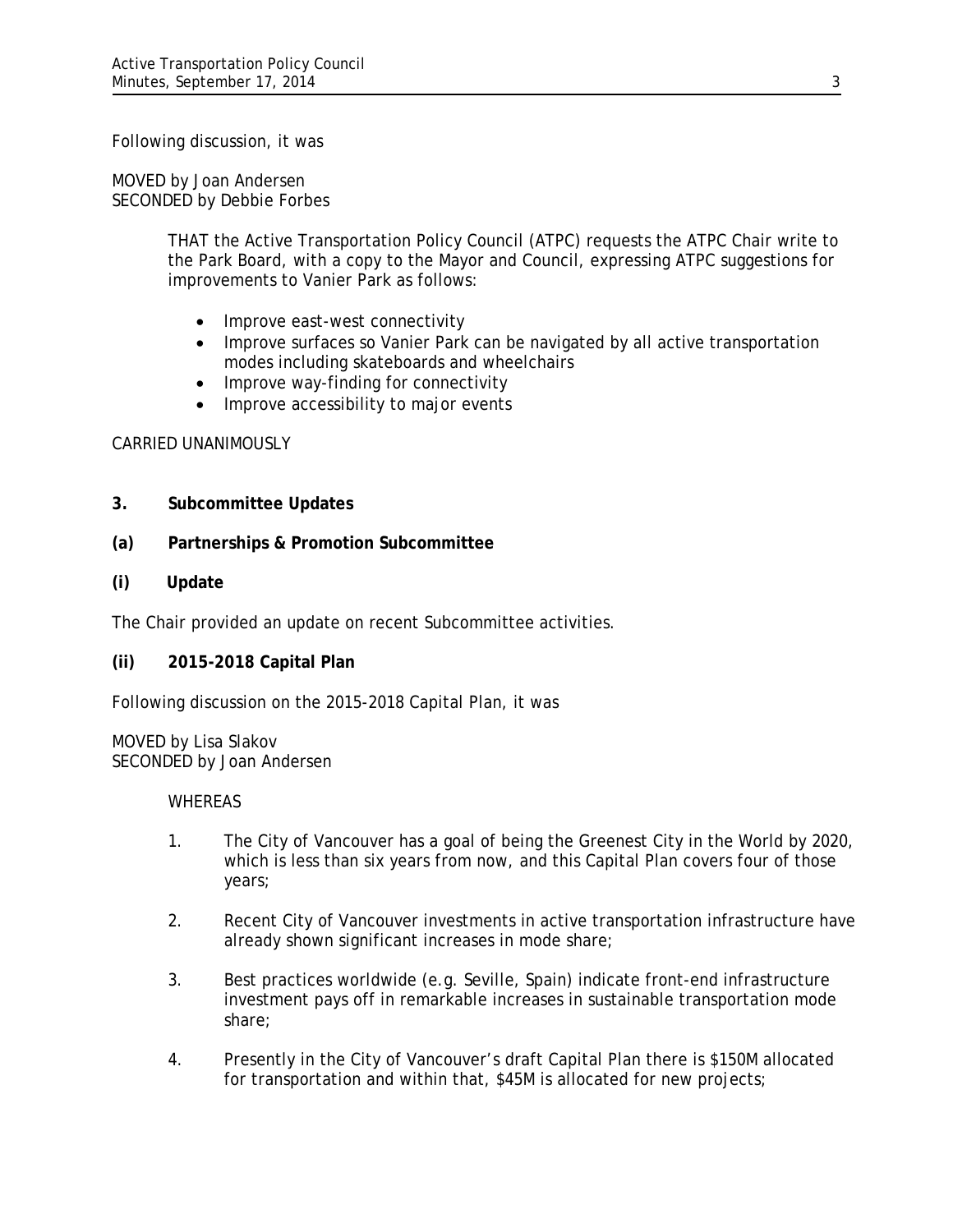- 5. The 2012-2014 City of Vancouver Capital Plan had \$13.1M for new projects in active transportation over three years, (the equivalent over four years would be \$17.6M), and was not adequate to achieve the City's safety targets and mode split targets;
- 6. In 2011 the City's Bicycle Advisory Committee and HUB calculated a conservative estimate of \$33M over three years needed for new projects to reach targets therefore \$45M is also a conservative estimate over four years for new active transportation projects, and is not adequate;

## THEREFORE BE IT RESOLVED

- A. THAT the Active Transportation Policy Council recommends that allocation for new transportation projects in the 2015-2018 Capital Plan be significantly more substantial over the next four years in order to have the impact required to meet City goals, and actually realize the "City of Tomorrow".
- B. THAT the Active Transportation Policy Council strongly recommends the \$45M for new projects go to active transportation corridors and spot improvements: Active Transportation projects focusing on pedestrian safety, bicycle and skateboarding network completion, including connectivity with transit and other modes, over bridges, and on destination streets such as commercial streets, schools, community centres, and parks.
- C. THAT the Active Transportation Policy Council strongly recommends that all transportation projects include upgrades to improve safety for walking, biking, skateboarding, inline skating, transit users and other active transportation modes.
- D. THAT the Active Transportation Policy Council recommends that the capital allocation for Parks, Open Spaces and Recreation, in the category New and Expanded Infrastructure, include sufficient funds to upgrade the entire Seaside Greenway for active transportation for all ages and abilities.

## CARRIED UNANIMOUSLY

# **(iii) Additional Bike Racks**

Debbie Forbes raised creative opportunities the City might consider to increase the number of bike racks around the city. Discussion ensued regarding the use of parking meters as bike racks and liaising with the Public Art Committee to explore bike racks as public art.

The Meeting Coordinator agreed to connect Ms. Forbes with the Staff Liaison for the Public Art Committee.

# **(b) Projects Subcommittee**

**(i) Update**

The Chair provided an update on recent Subcommittee activities.